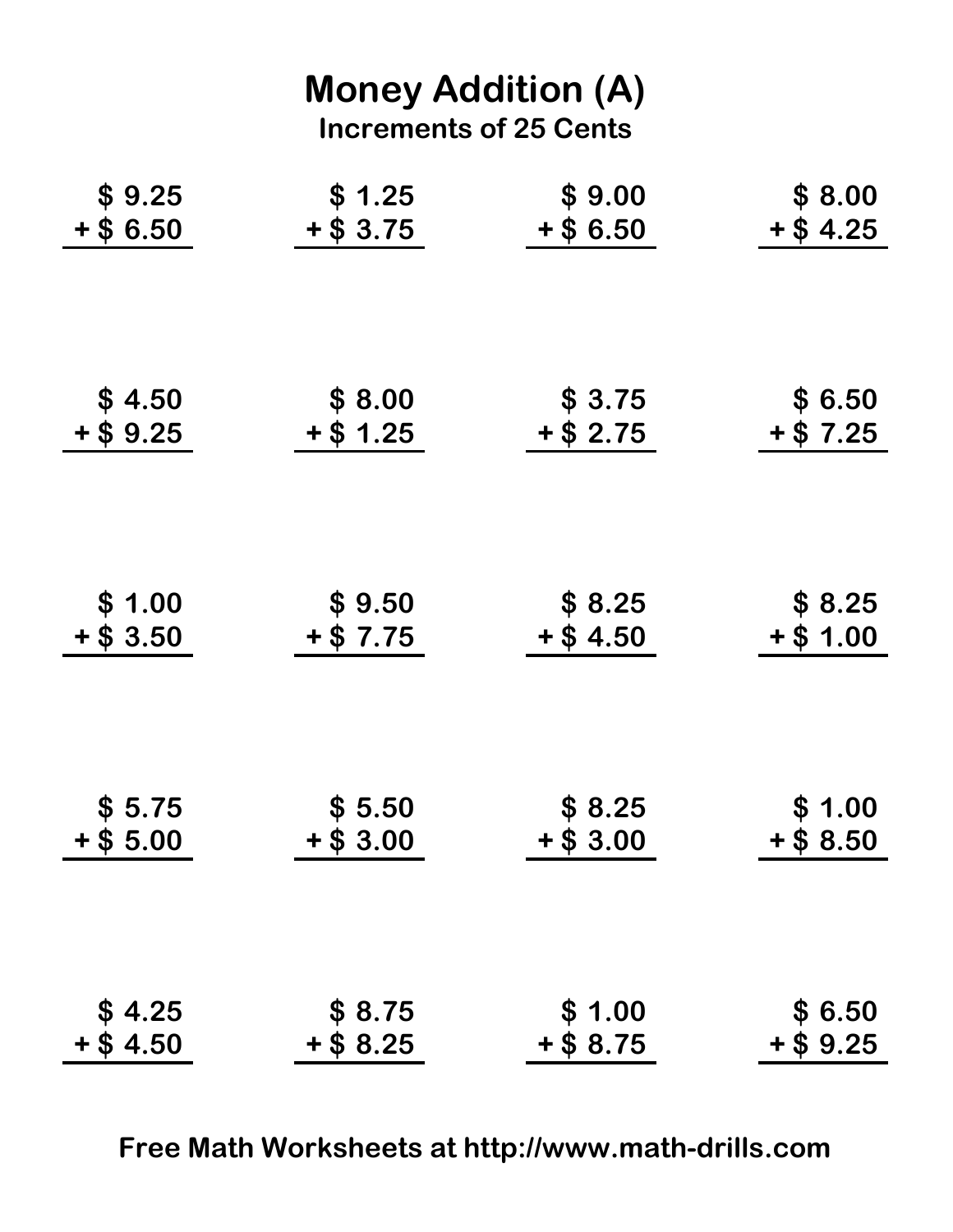## Money Addition (A) Answers Increments of 25 Cents

| \$9.25<br>$+$ \$6.50<br>\$15.75 | \$1.25<br>$+$ \$ 3.75<br>\$5.00 | \$9.00<br>$+$ \$6.50<br>\$15.50 | \$8.00<br>$+$ \$ 4.25<br>\$12.25 |
|---------------------------------|---------------------------------|---------------------------------|----------------------------------|
|                                 |                                 |                                 |                                  |
| \$4.50<br>$+ $9.25$             | \$8.00<br>$+$ \$ 1.25           | \$3.75<br>$+$ \$ 2.75           | \$ 6.50<br>$+$ \$ 7.25           |
| \$13.75                         | \$9.25                          | \$6.50                          | \$13.75                          |
|                                 |                                 |                                 |                                  |
| \$1.00<br>$+$ \$ 3.50           | \$9.50<br>$+$ \$ 7.75           | \$8.25<br>$+$ \$ 4.50           | \$8.25<br>$+$ \$ 1.00            |
| \$4.50                          | \$17.25                         | \$12.75                         | \$9.25                           |
| \$5.75<br>$+$ \$ 5.00           | \$5.50<br>$+$ \$ 3.00           | \$ 8.25<br>$+$ \$ 3.00          | \$1.00<br>$+$ \$ 8.50            |
| \$10.75                         | \$8.50                          | \$11.25                         | \$9.50                           |
| \$4.25                          | \$8.75                          | \$1.00                          | \$6.50                           |
| $+$ \$ 4.50                     | $+$ \$ 8.25                     | $+$ \$ 8.75                     | $+$ \$ 9.25                      |
| \$8.75                          | \$17.00                         | \$9.75                          | \$15.75                          |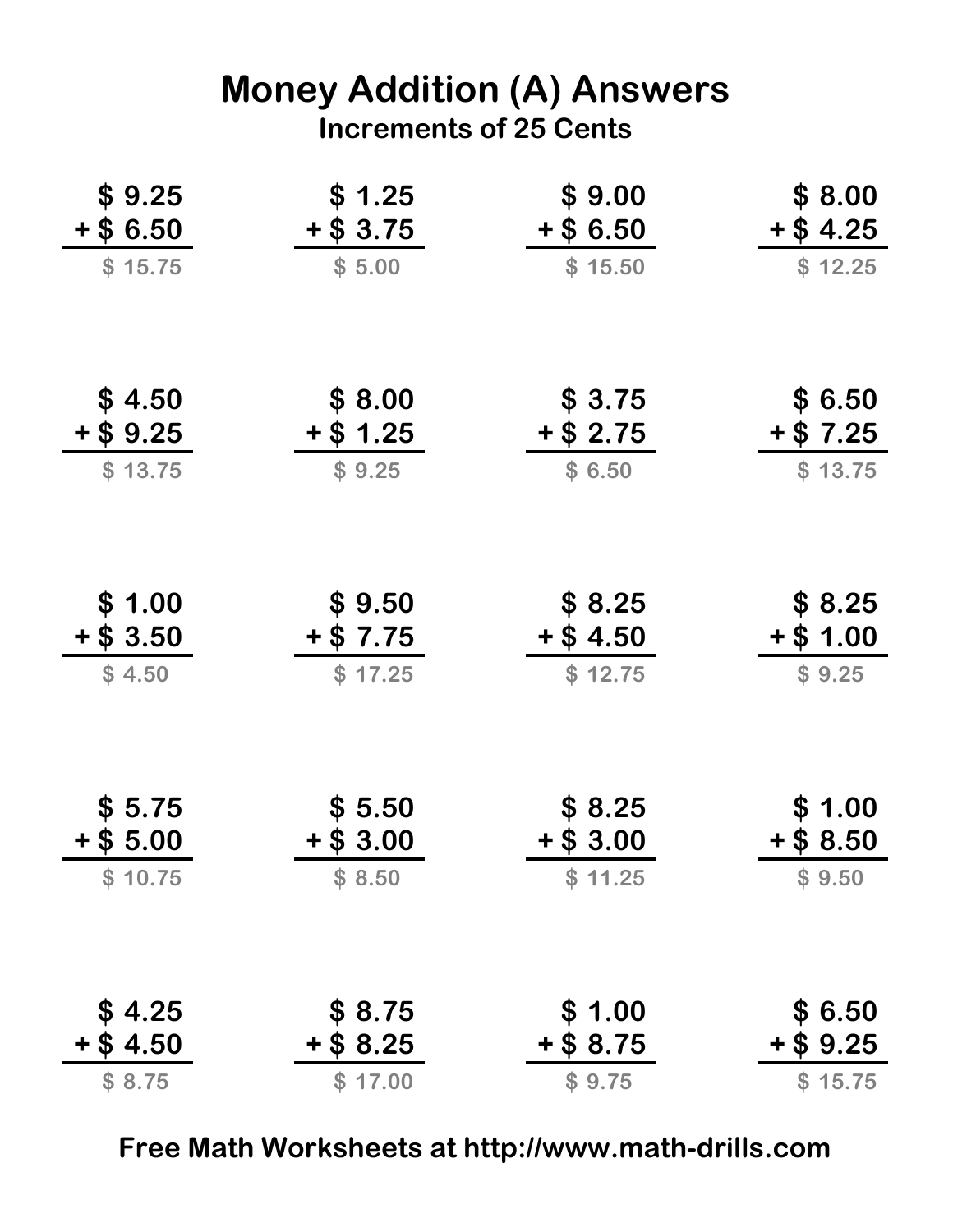| <b>Money Addition (B)</b><br><b>Increments of 25 Cents</b> |             |             |             |  |  |  |  |  |
|------------------------------------------------------------|-------------|-------------|-------------|--|--|--|--|--|
| \$3.75                                                     | \$4.25      | \$6.75      | \$1.50      |  |  |  |  |  |
| $+$ \$ 9.25                                                | $+$ \$6.50  | $+$ \$ 6.25 | $+$ \$ 8.75 |  |  |  |  |  |
| \$1.50                                                     | \$4.75      | \$3.50      | \$1.00      |  |  |  |  |  |
| $+ $ 2.75$                                                 | $+$ \$ 5.50 | $+$ \$9.00  | $+$ \$ 1.00 |  |  |  |  |  |
| \$1.00                                                     | \$3.75      | \$3.25      | \$9.50      |  |  |  |  |  |
| $+$ \$ 5.00                                                | $+$ \$ 6.50 | $+$ \$ 9.25 | $+$ \$ 3.50 |  |  |  |  |  |
| \$3.50                                                     | \$1.25      | \$4.00      | \$9.75      |  |  |  |  |  |
| $+$ \$ 8.00                                                | $+ $7.25$   | $+$ \$ 3.50 | $+$ \$4.50  |  |  |  |  |  |
| \$8.00                                                     | \$9.25      | \$3.00      | \$2.00      |  |  |  |  |  |
| $+$ \$ 3.25                                                | $+$ \$ 5.75 | $+$ \$ 2.50 | $+$ \$4.25  |  |  |  |  |  |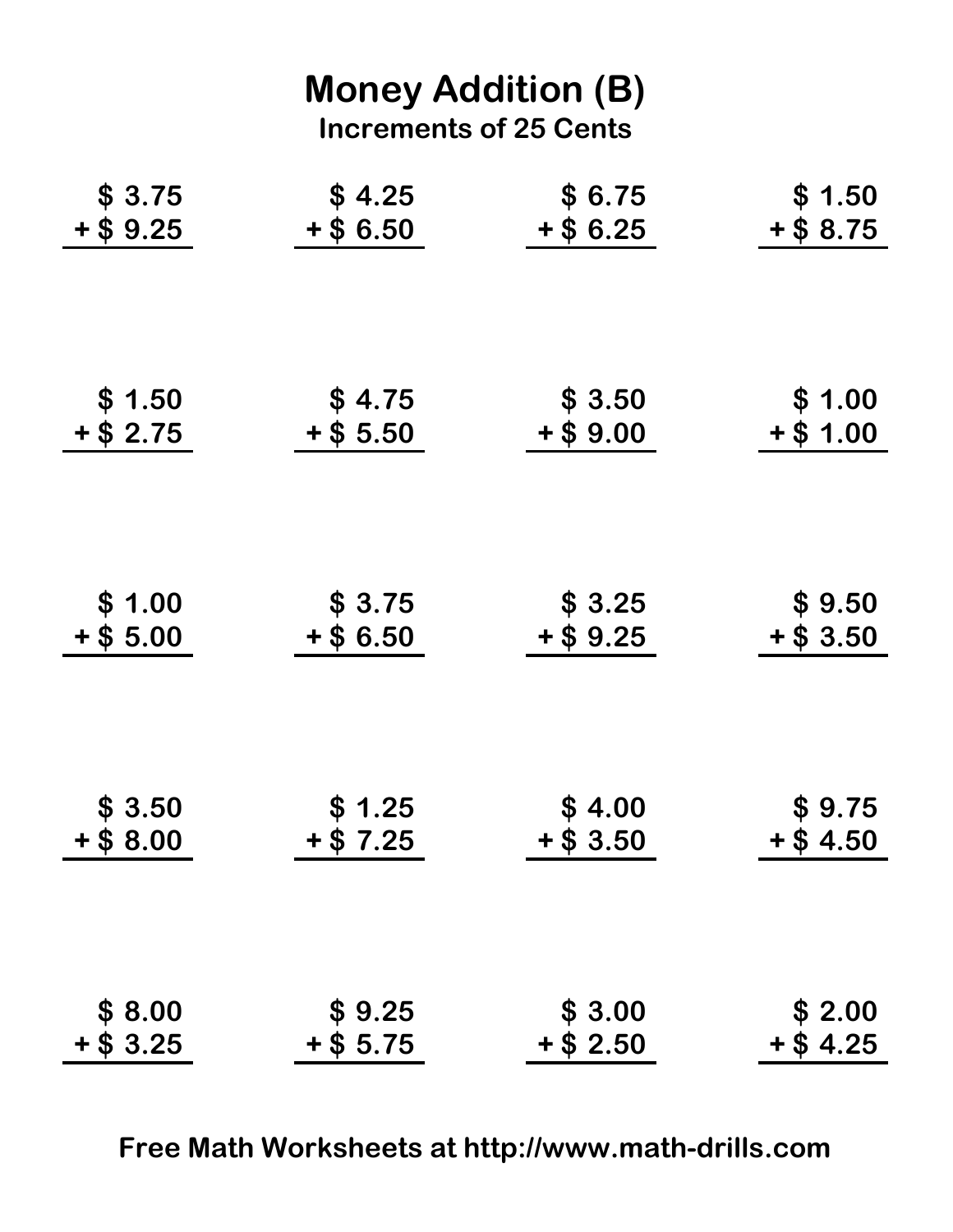#### Money Addition (B) Answers Increments of 25 Cents

| \$3.75<br>$+ $9.25$   | \$4.25<br>$+$ \$6.50 | \$6.75<br>$+$ \$ 6.25 | \$1.50<br>$+ $8.75$   |
|-----------------------|----------------------|-----------------------|-----------------------|
| \$13.00               | \$10.75              | \$13.00               | \$10.25               |
| \$1.50                | \$4.75               | \$3.50                | \$1.00                |
| $+$ \$ 2.75           | $+$ \$ 5.50          | $+$ \$9.00            | $+ $1.00$             |
| \$4.25                | \$10.25              | \$12.50               | \$2.00                |
| \$1.00<br>$+$ \$ 5.00 | \$3.75<br>$+$ \$6.50 | \$3.25<br>$+$ \$ 9.25 | \$9.50<br>$+$ \$ 3.50 |
| \$6.00                | \$10.25              | \$12.50               | \$13.00               |
| \$3.50                | \$1.25               | \$4.00                | \$9.75                |
| $+$ \$ 8.00           | $+$ \$ 7.25          | $+$ \$ 3.50           | $+$ \$ 4.50           |
| \$11.50               | \$8.50               | \$7.50                | \$14.25               |
| \$8.00                | \$9.25               | \$3.00                | \$2.00                |
| $+$ \$ 3.25           | $+$ \$ 5.75          | $+$ \$ 2.50           | $+$ \$ 4.25           |
| \$11.25               | \$15.00              | \$5.50                | \$6.25                |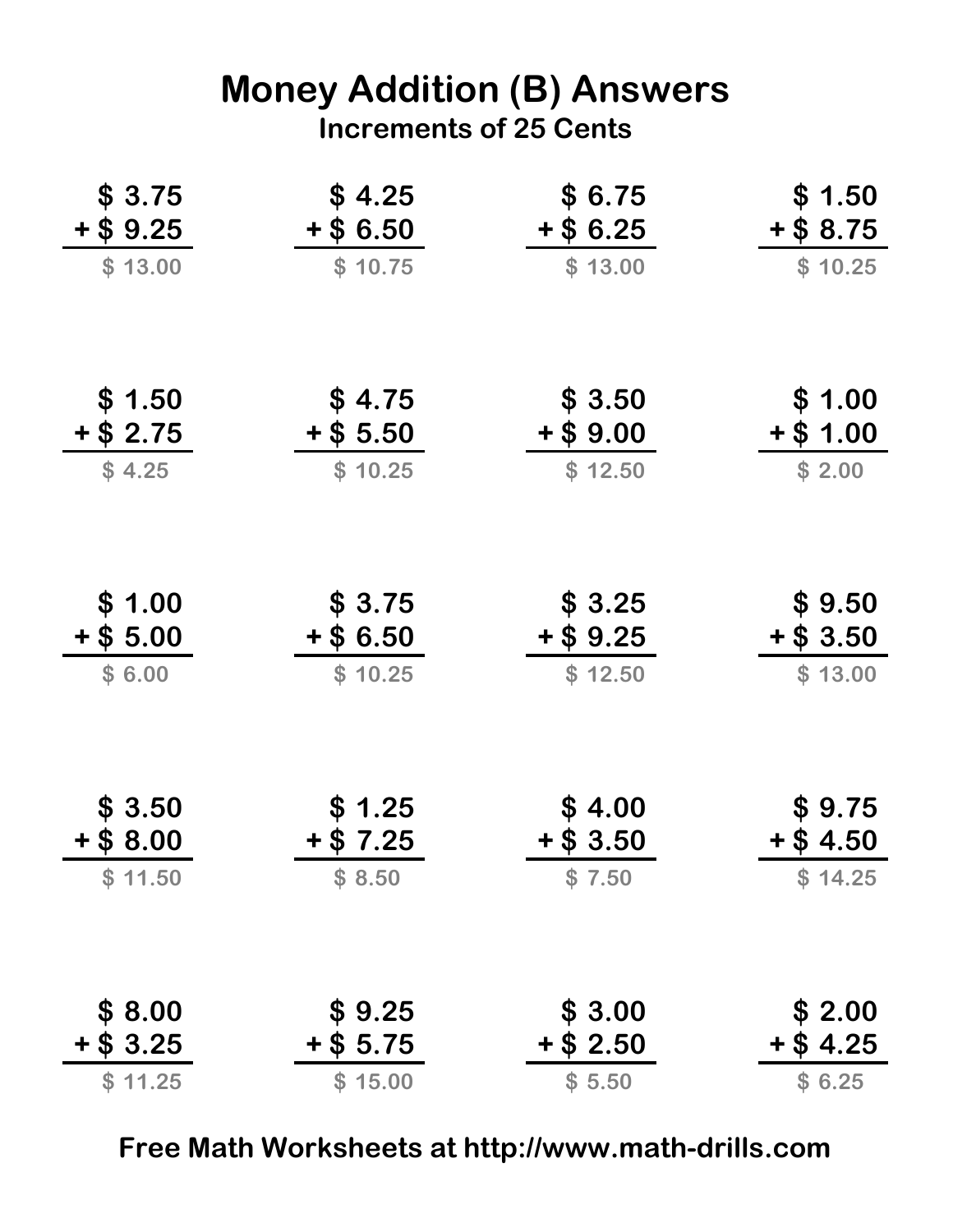| <b>Money Addition (C)</b><br><b>Increments of 25 Cents</b> |             |             |             |  |
|------------------------------------------------------------|-------------|-------------|-------------|--|
| \$1.00                                                     | \$9.75      | \$3.00      | \$9.50      |  |
| $+$ \$ 8.25                                                | $+$ \$ 8.75 | $+$ \$ 9.25 | $+$ \$ 8.25 |  |
| \$3.50                                                     | \$5.50      | \$8.00      | \$1.50      |  |
| $+$ \$ 1.50                                                | $+$ \$ 4.50 | $+$ \$ 8.25 | $+$ \$6.50  |  |
| \$8.75                                                     | \$2.75      | \$2.50      | \$6.25      |  |
| $+$ \$ 8.00                                                | $+$ \$ 2.75 | $+$ \$ 2.75 | $+ $7.75$   |  |
| \$5.75                                                     | \$5.00      | \$4.00      | \$6.00      |  |
| $+ $7.25$                                                  | $+ $9.75$   | $+$ \$4.00  | $+$ \$ 8.50 |  |
| \$7.25                                                     | \$2.50      | \$1.00      | \$7.75      |  |
| $+ $7.50$                                                  | $+$ \$ 8.50 | $+ $8.75$   | $+$ \$6.00  |  |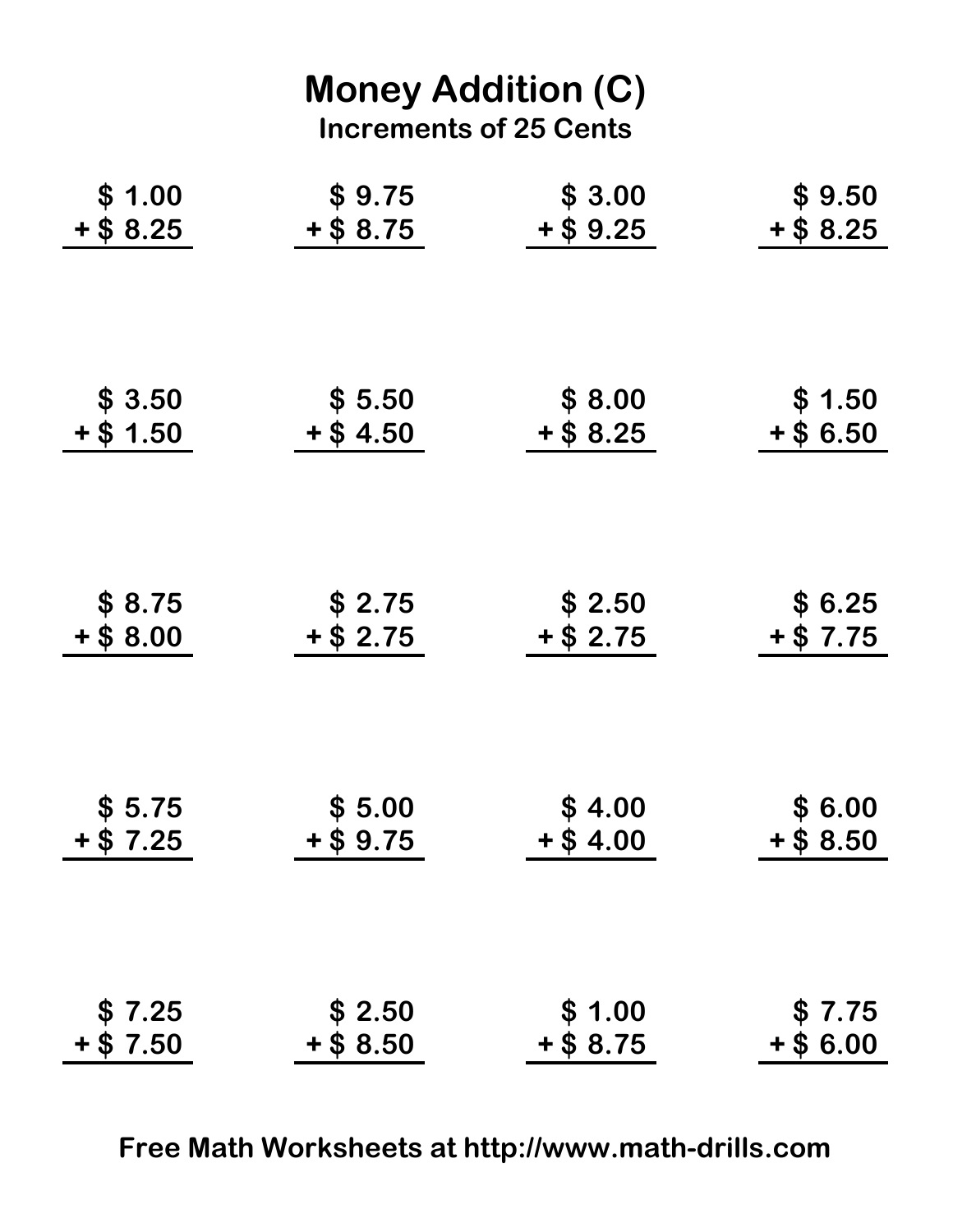## Money Addition (C) Answers Increments of 25 Cents

| \$1.00<br>$+$ \$ 8.25 | \$9.75<br>$+$ \$ 8.75 | \$3.00<br>$+$ \$ 9.25 | \$9.50<br>$+$ \$ 8.25 |
|-----------------------|-----------------------|-----------------------|-----------------------|
| \$9.25                | \$18.50               | \$12.25               | \$17.75               |
| \$3.50                | \$5.50                | \$8.00                | \$1.50                |
| $+ $ 1.50$            | $+$ \$ 4.50           | $+$ \$ 8.25           | $+$ \$6.50            |
| \$5.00                | \$10.00               | \$16.25               | \$8.00                |
| \$8.75                | \$2.75                | \$2.50                | \$6.25                |
| $+$ \$ 8.00           | $+$ \$ 2.75           | $+$ \$ 2.75           | $+$ \$ 7.75           |
| \$16.75               | \$5.50                | \$5.25                | \$14.00               |
| \$5.75                | \$5.00                | \$4.00                | \$ 6.00               |
| $+$ \$ 7.25           | $+$ \$ 9.75           | $+$ \$ 4.00           | $+$ \$ 8.50           |
| \$13.00               | \$14.75               | \$8.00                | \$14.50               |
| \$7.25                | \$2.50                | \$1.00                | \$7.75                |
| $+$ \$ 7.50           | $+$ \$ 8.50           | $+$ \$ 8.75           | $+$ \$ 6.00           |
| \$14.75               | \$11.00               | \$9.75                | \$13.75               |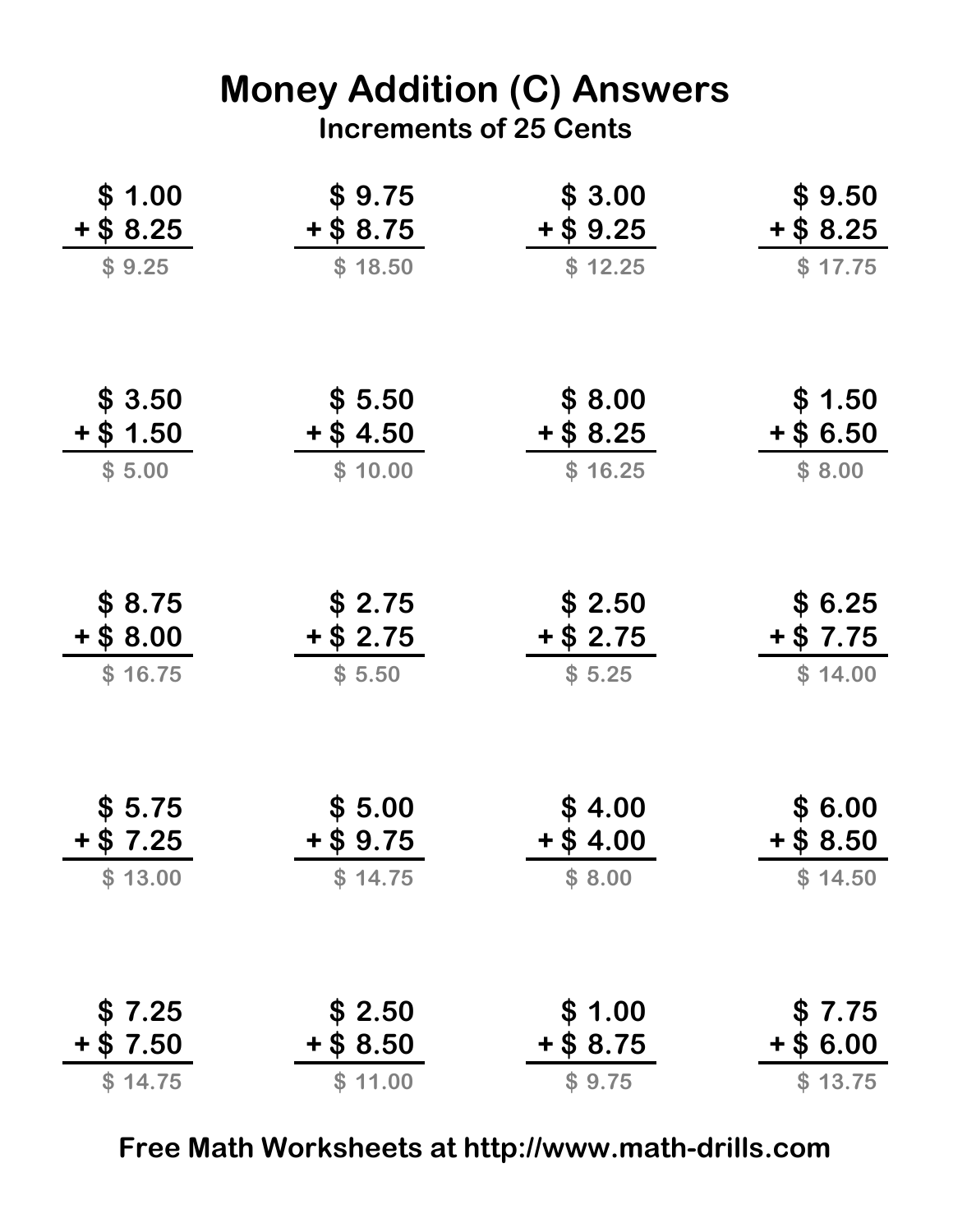| <b>Money Addition (D)</b><br><b>Increments of 25 Cents</b> |             |             |             |  |
|------------------------------------------------------------|-------------|-------------|-------------|--|
| \$8.00                                                     | \$3.50      | \$8.50      | \$5.00      |  |
| $+$ \$6.00                                                 | $+$ \$ 4.25 | $+$ \$ 3.00 | $+$ \$ 7.00 |  |
| \$4.00                                                     | \$6.25      | \$4.75      | \$5.75      |  |
| $+$ \$ 8.00                                                | $+$ \$ 6.25 | $+$ \$6.00  | $+$ \$ 8.50 |  |
| \$2.75                                                     | \$9.75      | \$8.00      | \$2.25      |  |
| $+$ \$ 8.25                                                | $+$ \$ 3.50 | $+$ \$6.25  | $+$ \$ 3.75 |  |
| \$4.00                                                     | \$7.50      | \$5.25      | \$2.25      |  |
| $+$ \$ 2.00                                                | $+$ \$4.00  | $+$ \$ 5.25 | $+ $2.00$   |  |
| \$9.50                                                     | \$9.50      | \$6.25      | \$1.25      |  |
| $+$ \$9.00                                                 | $+$ \$ 3.25 | $+ $ 1.00$  | $+ $3.75$   |  |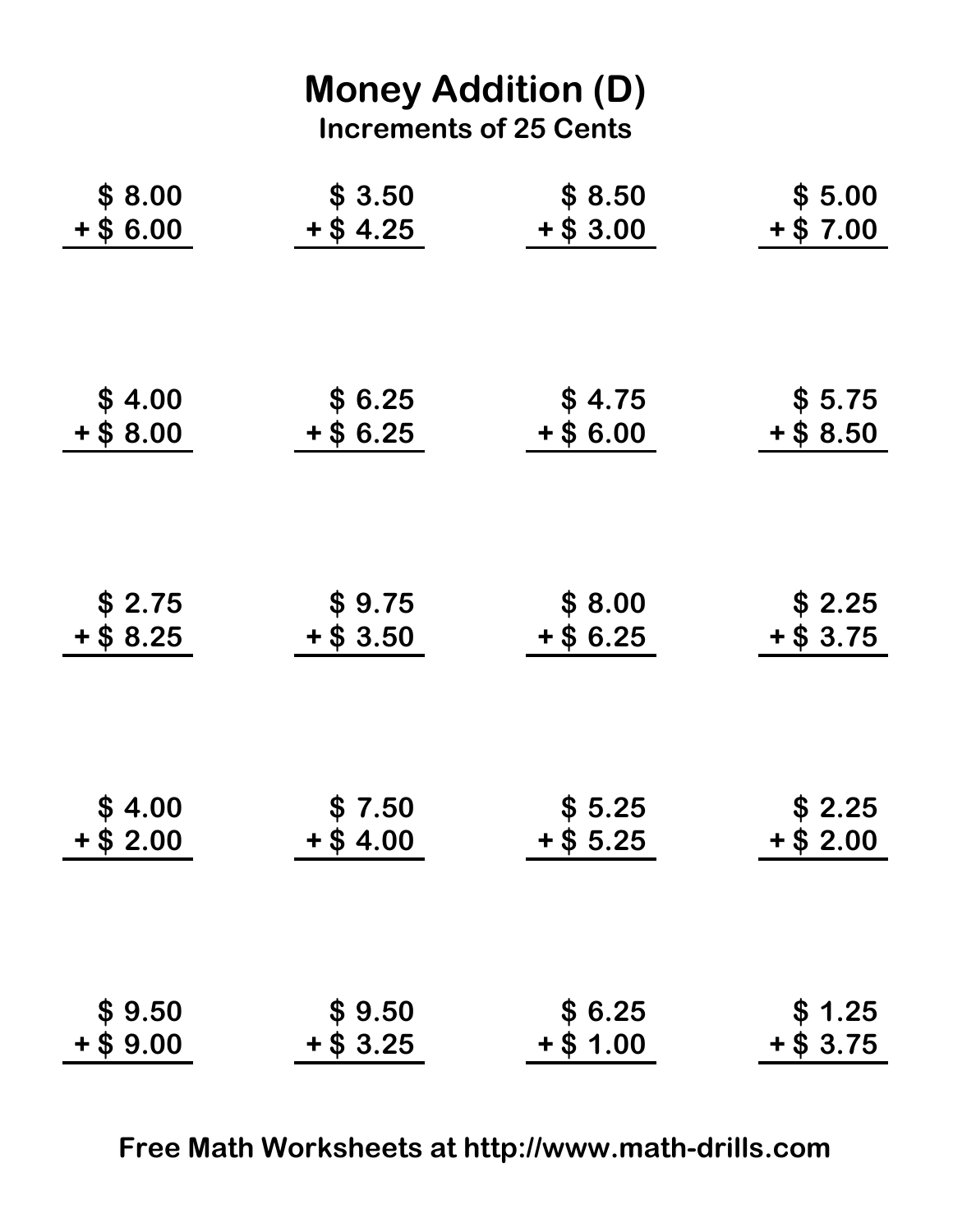## Money Addition (D) Answers Increments of 25 Cents

| \$8.00      | \$3.50      | \$ 8.50     | \$5.00      |
|-------------|-------------|-------------|-------------|
| $+$ \$6.00  | $+$ \$ 4.25 | $+$ \$ 3.00 | $+ $7.00$   |
| \$14.00     | \$7.75      | \$11.50     | \$12.00     |
| \$4.00      | \$6.25      | \$4.75      | \$5.75      |
| $+ $8.00$   | $+$ \$ 6.25 | $+$ \$6.00  | $+$ \$ 8.50 |
| \$12.00     | \$12.50     | \$10.75     | \$14.25     |
| \$2.75      | \$9.75      | \$8.00      | \$2.25      |
| $+ $8.25$   | $+$ \$ 3.50 | $+$ \$ 6.25 | $+$ \$ 3.75 |
| \$11.00     | \$13.25     | \$14.25     | \$6.00      |
| \$4.00      | \$7.50      | \$5.25      | \$2.25      |
| $+$ \$ 2.00 | $+$ \$ 4.00 | $+$ \$ 5.25 | $+$ \$ 2.00 |
| \$6.00      | \$11.50     | \$10.50     | \$4.25      |
| \$9.50      | \$9.50      | \$6.25      | \$1.25      |
| $+$ \$9.00  | $+$ \$ 3.25 | $+$ \$ 1.00 | $+$ \$ 3.75 |
| \$18.50     | \$12.75     | \$7.25      | \$5.00      |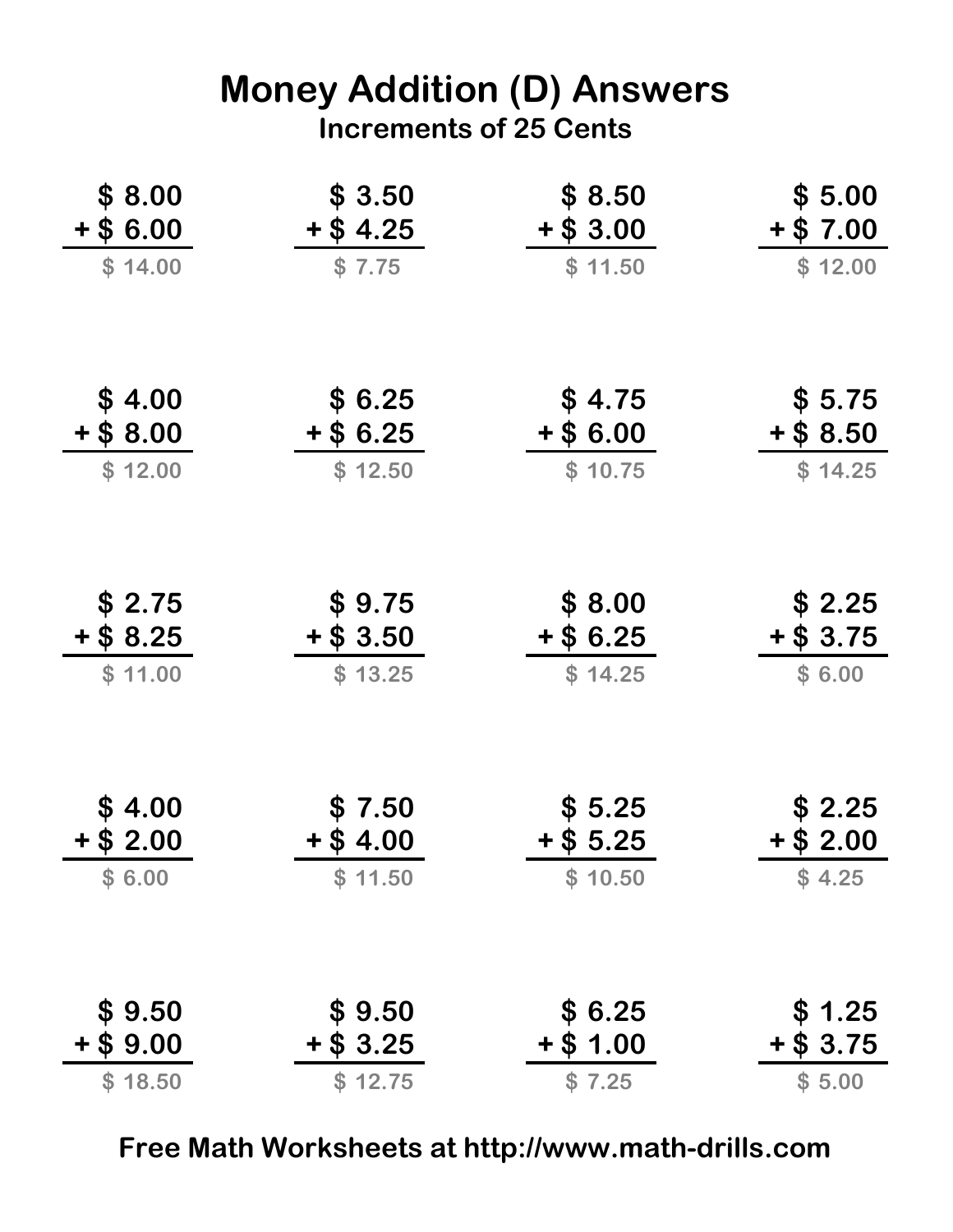| <b>Money Addition (E)</b><br><b>Increments of 25 Cents</b> |             |             |             |  |
|------------------------------------------------------------|-------------|-------------|-------------|--|
| \$3.00                                                     | \$4.50      | \$3.75      | \$9.25      |  |
| $+$ \$ 3.25                                                | $+$ \$ 2.00 | $+$ \$ 8.50 | $+$ \$9.50  |  |
| \$4.50                                                     | \$3.75      | \$3.75      | \$9.75      |  |
| $+$ \$ 1.75                                                | $+$ \$ 3.00 | $+$ \$ 8.75 | $+$ \$ 3.50 |  |
| \$4.50                                                     | \$8.00      | \$8.50      | \$6.75      |  |
| $+$ \$ 2.00                                                | $+$ \$ 2.75 | $+$ \$ 7.25 | $+$ \$ 5.00 |  |
| \$8.00                                                     | \$4.00      | \$8.00      | \$8.25      |  |
| $+$ \$ 3.50                                                | $+ $9.25$   | $+$ \$4.50  | $+ $ 1.75$  |  |
| \$2.00                                                     | \$1.50      | \$4.00      | \$7.75      |  |
| $+$ \$9.25                                                 | $+ $ 1.50$  | $+$ \$ 9.25 | $+$ \$ 5.00 |  |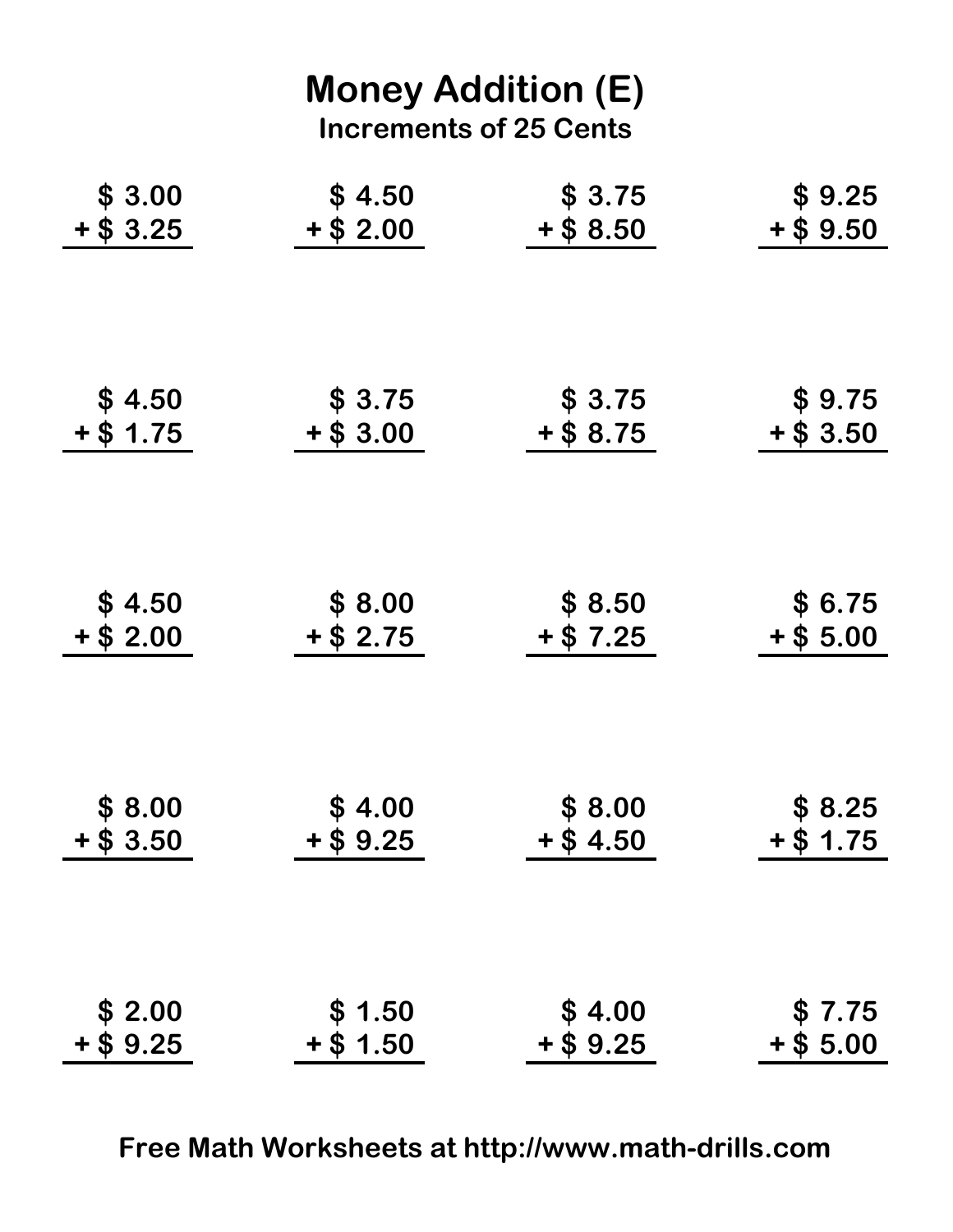# Money Addition (E) Answers Increments of 25 Cents

| \$3.00<br>$+$ \$ 3.25 | \$4.50<br>$+$ \$ 2.00 | \$3.75<br>$+$ \$ 8.50 | \$9.25<br>$+$ \$9.50   |
|-----------------------|-----------------------|-----------------------|------------------------|
| \$6.25                | \$6.50                | \$12.25               | \$18.75                |
| \$4.50                | \$3.75                | \$3.75                | \$9.75                 |
| $+$ \$ 1.75           | $+$ \$ 3.00           | $+$ \$ 8.75           | $+$ \$ 3.50            |
| \$6.25                | \$6.75                | \$12.50               | \$13.25                |
| \$4.50<br>$+$ \$ 2.00 | \$8.00<br>$+$ \$ 2.75 | \$8.50<br>$+$ \$ 7.25 | \$ 6.75<br>$+$ \$ 5.00 |
| \$6.50                | \$10.75               | \$15.75               | \$11.75                |
| \$8.00                | \$4.00                | \$8.00                | \$8.25                 |
| $+$ \$ 3.50           | $+$ \$ 9.25           | $+$ \$ 4.50           | $+$ \$ 1.75            |
| \$11.50               | \$13.25               | \$12.50               | \$10.00                |
| \$2.00                | \$1.50                | \$4.00                | \$7.75                 |
| $+$ \$ 9.25           | $+$ \$ 1.50           | $+$ \$ 9.25           | $+$ \$ 5.00            |
| \$11.25               | \$3.00                | \$13.25               | \$12.75                |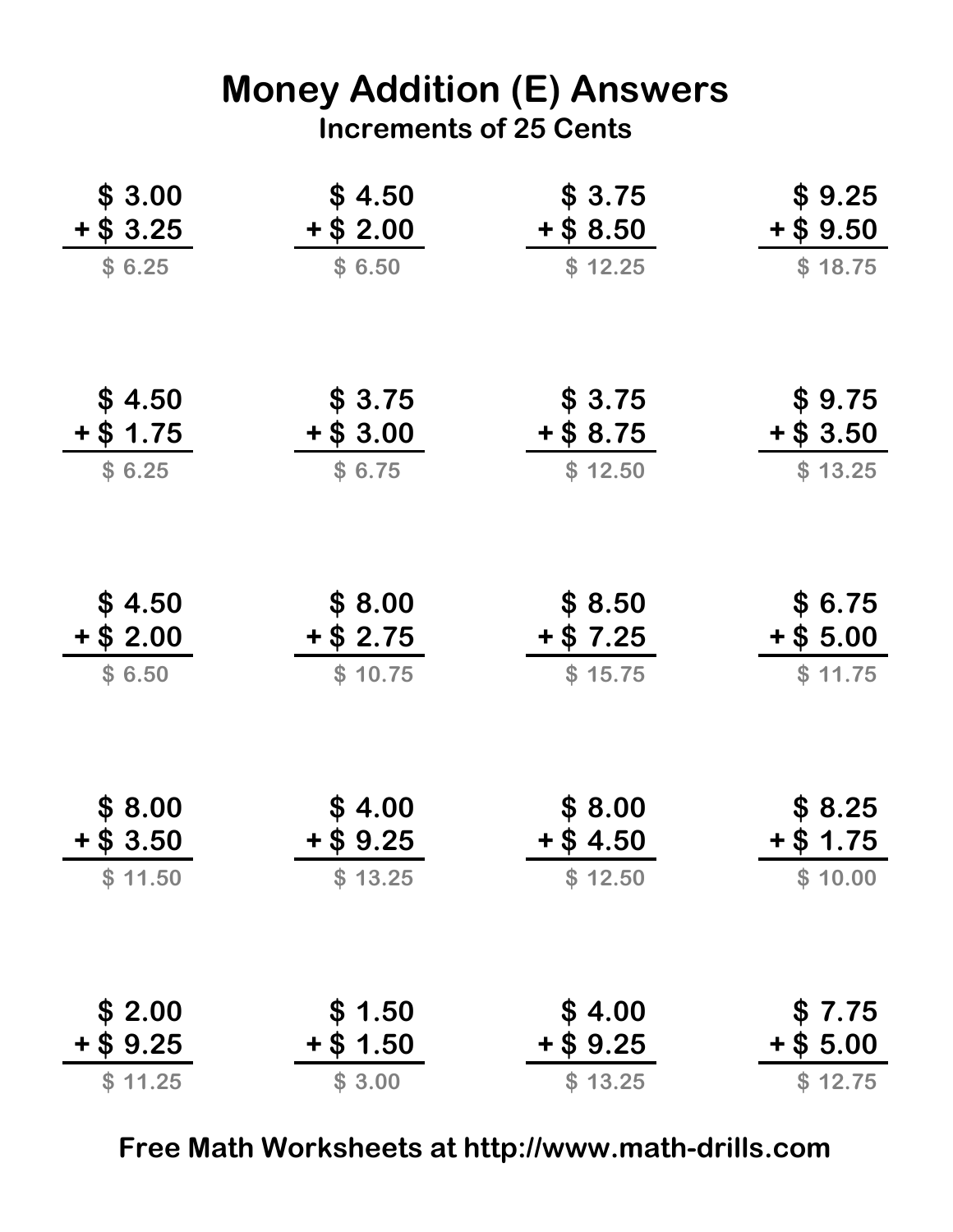| <b>Money Addition (F)</b><br><b>Increments of 25 Cents</b> |             |             |             |  |
|------------------------------------------------------------|-------------|-------------|-------------|--|
| \$8.75                                                     | \$7.75      | \$8.00      | \$3.25      |  |
| $+$ \$6.00                                                 | $+$ \$ 4.75 | $+$ \$ 7.75 | $+$ \$ 1.75 |  |
| \$2.00                                                     | \$2.00      | \$3.25      | \$4.25      |  |
| $+$ \$ 3.50                                                | $+$ \$ 3.75 | $+ $7.25$   | $+$ \$ 5.50 |  |
| \$5.75                                                     | \$8.75      | \$9.00      | \$ 6.00     |  |
| $+$ \$ 8.75                                                | $+ $6.00$   | $+$ \$ 9.75 | $+$ \$ 9.25 |  |
| \$1.75                                                     | \$9.50      | \$4.25      | \$7.50      |  |
| $+$ \$ 7.75                                                | $+$ \$ 7.00 | $+$ \$ 3.25 | $+$ \$ 3.50 |  |
| \$5.25                                                     | \$2.25      | \$4.00      | \$9.50      |  |
| $+$ \$ 8.75                                                | $+$ \$4.00  | $+$ \$ 3.00 | $+ $9.00$   |  |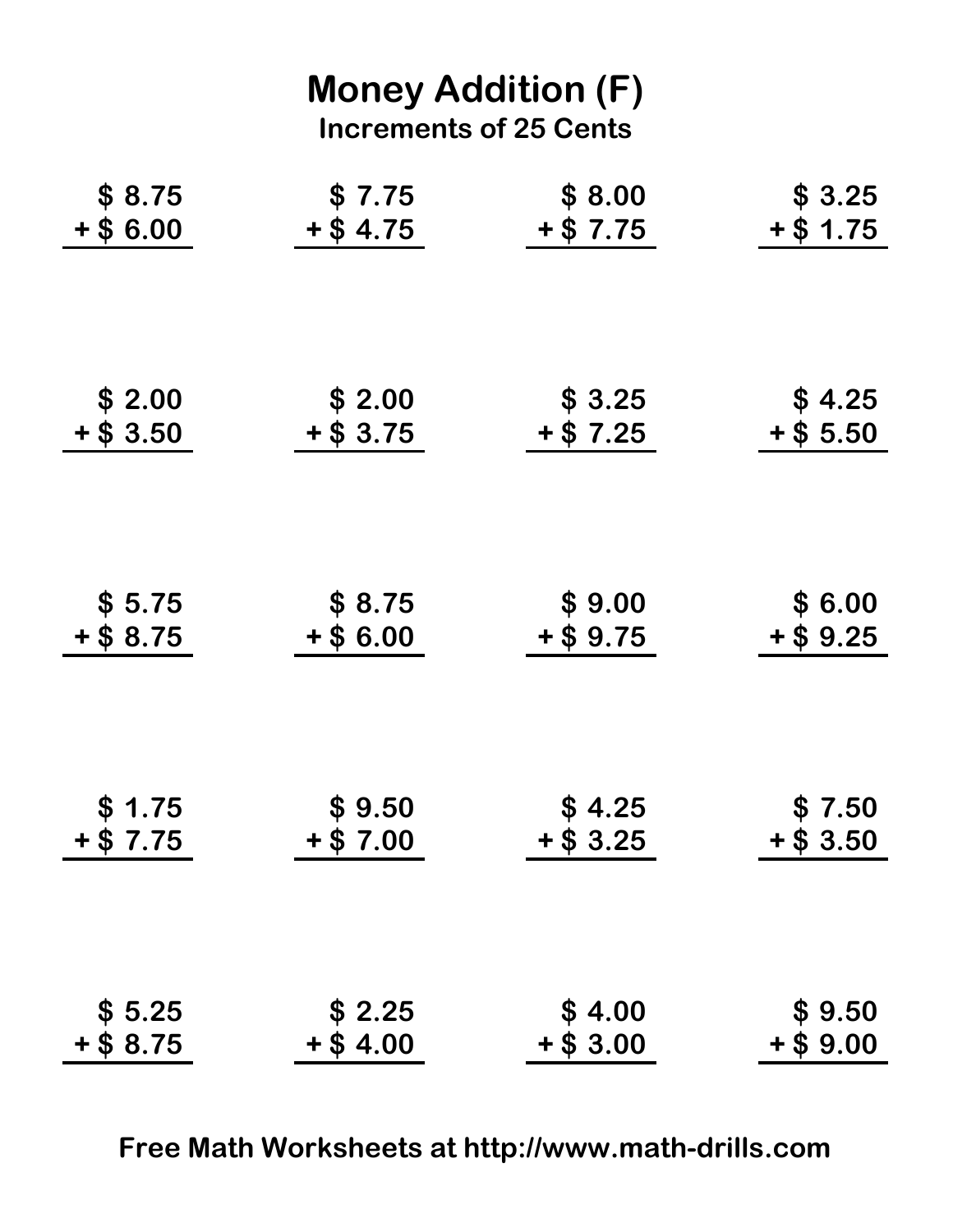#### Money Addition (F) Answers Increments of 25 Cents

| \$8.75<br>$+$ \$6.00 | \$7.75<br>$+$ \$ 4.75 | \$8.00<br>$+$ \$ 7.75 | \$3.25<br>$+$ \$ 1.75 |
|----------------------|-----------------------|-----------------------|-----------------------|
| \$14.75              | \$12.50               | \$15.75               | \$5.00                |
| \$2.00               | \$ 2.00               | \$3.25                | \$4.25                |
| $+ $3.50$            | $+$ \$ 3.75           | $+$ \$ 7.25           | $+$ \$ 5.50           |
| \$5.50               | \$5.75                | \$10.50               | \$9.75                |
| \$5.75<br>$+ $8.75$  | \$ 8.75<br>$+$ \$6.00 | \$9.00<br>$+$ \$9.75  | \$ 6.00<br>$+$ \$9.25 |
| \$14.50              | \$14.75               | \$18.75               | \$15.25               |
| \$1.75               | \$9.50                | \$4.25                | \$7.50                |
| $+$ \$ 7.75          | $+ $7.00$             | $+$ \$ 3.25           | $+$ \$ 3.50           |
| \$9.50               | \$16.50               | \$7.50                | \$11.00               |
| \$5.25               | \$2.25                | \$4.00                | \$9.50                |
| $+$ \$ 8.75          | $+$ \$4.00            | $+$ \$ 3.00           | $+$ \$9.00            |
| \$14.00              | \$6.25                | \$7.00                | \$18.50               |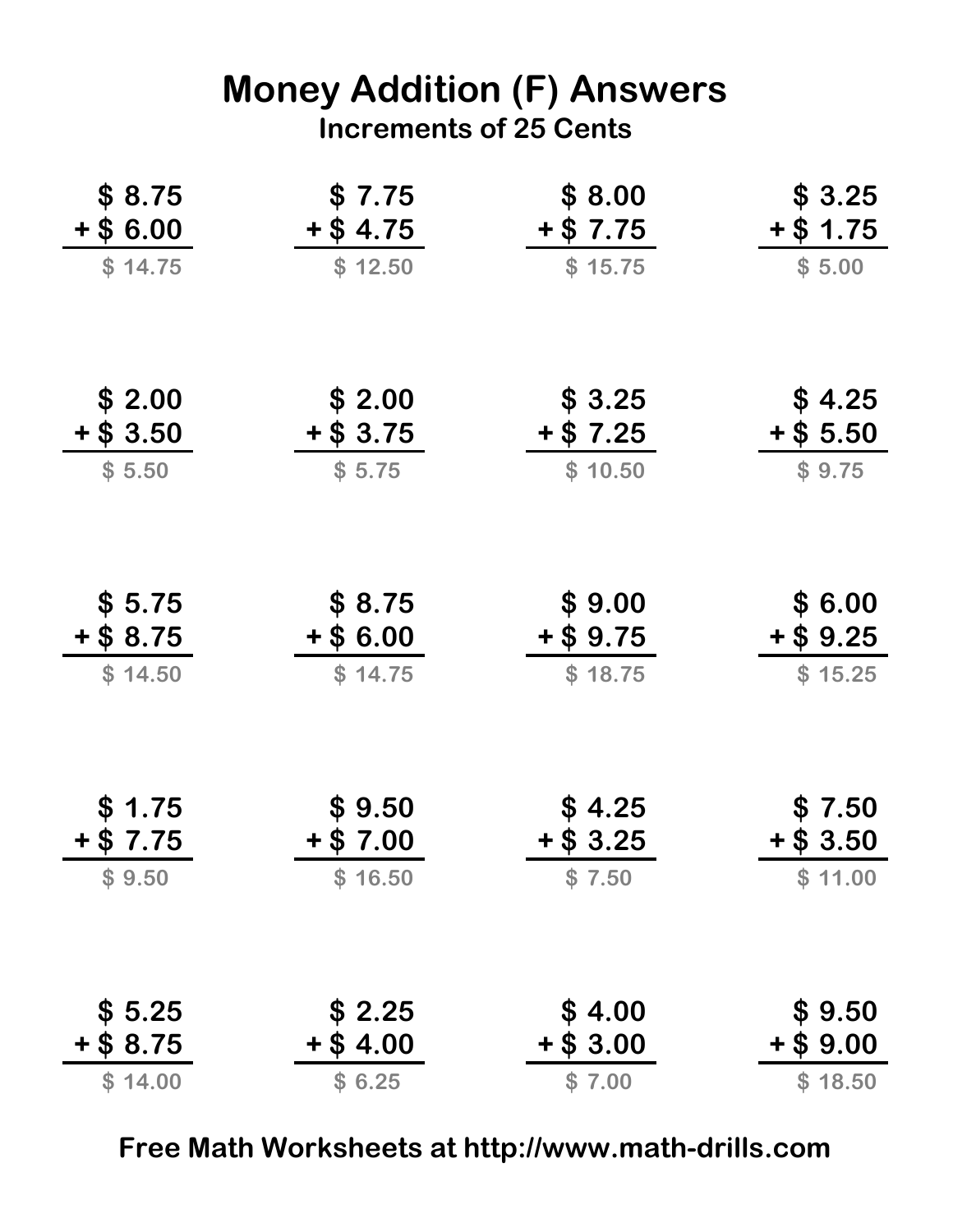| <b>Money Addition (G)</b><br><b>Increments of 25 Cents</b> |             |             |             |  |
|------------------------------------------------------------|-------------|-------------|-------------|--|
| \$9.00                                                     | \$1.75      | \$1.75      | \$1.25      |  |
| $+$ \$ 3.00                                                | $+$ \$ 3.00 | $+$ \$ 2.50 | $+ $3.75$   |  |
| \$9.75                                                     | \$1.75      | \$7.50      | \$5.25      |  |
| $+$ \$ 2.00                                                | $+$ \$ 8.75 | $+$ \$ 2.75 | $+ $9.50$   |  |
| \$5.50                                                     | \$6.50      | \$9.50      | \$3.25      |  |
| $+$ \$ 8.25                                                | $+ $2.75$   | $+$ \$ 8.00 | $+$ \$ 6.75 |  |
| \$7.25                                                     | \$7.50      | \$7.50      | \$3.50      |  |
| $+$ \$6.50                                                 | $+$ \$ 1.00 | $+$ \$ 7.00 | $+$ \$ 8.00 |  |
| \$5.25                                                     | \$7.25      | \$8.75      | \$3.25      |  |
| $+$ \$ 5.25                                                | $+$ \$ 5.25 | $+$ \$ 3.25 | $+$ \$ 2.00 |  |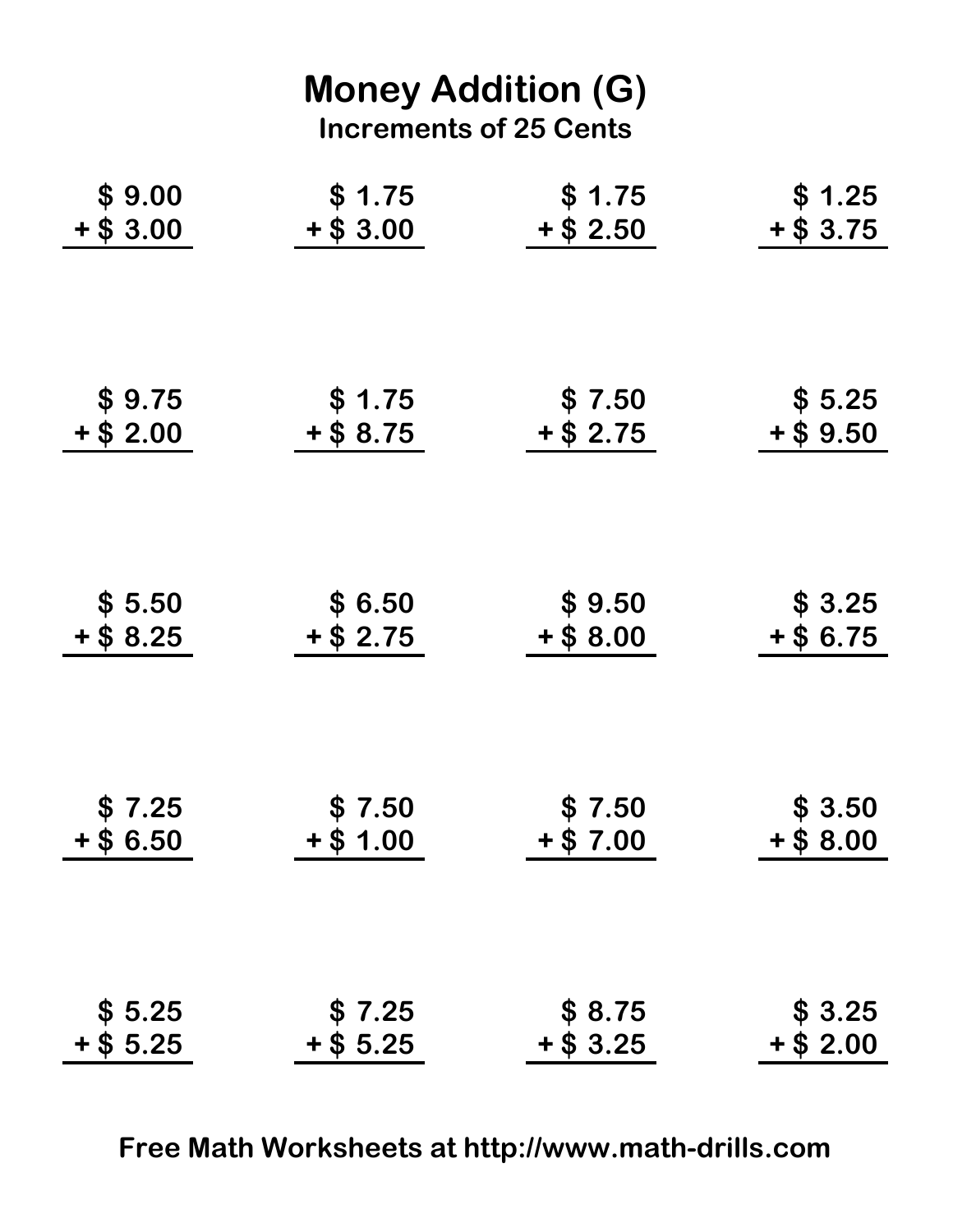## Money Addition (G) Answers Increments of 25 Cents

| \$9.00<br>$+$ \$ 3.00 | \$1.75<br>$+$ \$ 3.00  | \$1.75<br>$+$ \$ 2.50  | \$1.25<br>$+ $3.75$   |
|-----------------------|------------------------|------------------------|-----------------------|
| \$12.00               | \$4.75                 | \$4.25                 | \$5.00                |
| \$9.75                | \$1.75                 | \$7.50                 | \$5.25                |
| $+ $ 2.00$<br>\$11.75 | $+$ \$ 8.75<br>\$10.50 | $+$ \$ 2.75<br>\$10.25 | $+$ \$9.50            |
|                       |                        |                        | \$14.75               |
| \$5.50<br>$+$ \$ 8.25 | \$6.50<br>$+$ \$ 2.75  | \$9.50<br>$+$ \$ 8.00  | \$3.25<br>$+$ \$ 6.75 |
| \$13.75               | \$9.25                 | \$17.50                | \$10.00               |
| \$7.25                | \$7.50                 | \$7.50                 | \$3.50                |
| $+$ \$ 6.50           | $+$ \$ 1.00            | $+$ \$ 7.00            | $+$ \$ 8.00           |
| \$13.75               | \$8.50                 | \$14.50                | \$11.50               |
| \$5.25                | \$7.25                 | \$ 8.75                | \$3.25                |
| $+$ \$ 5.25           | $+$ \$ 5.25            | $+$ \$ 3.25            | $+$ \$ 2.00           |
| \$10.50               | \$12.50                | \$12.00                | \$5.25                |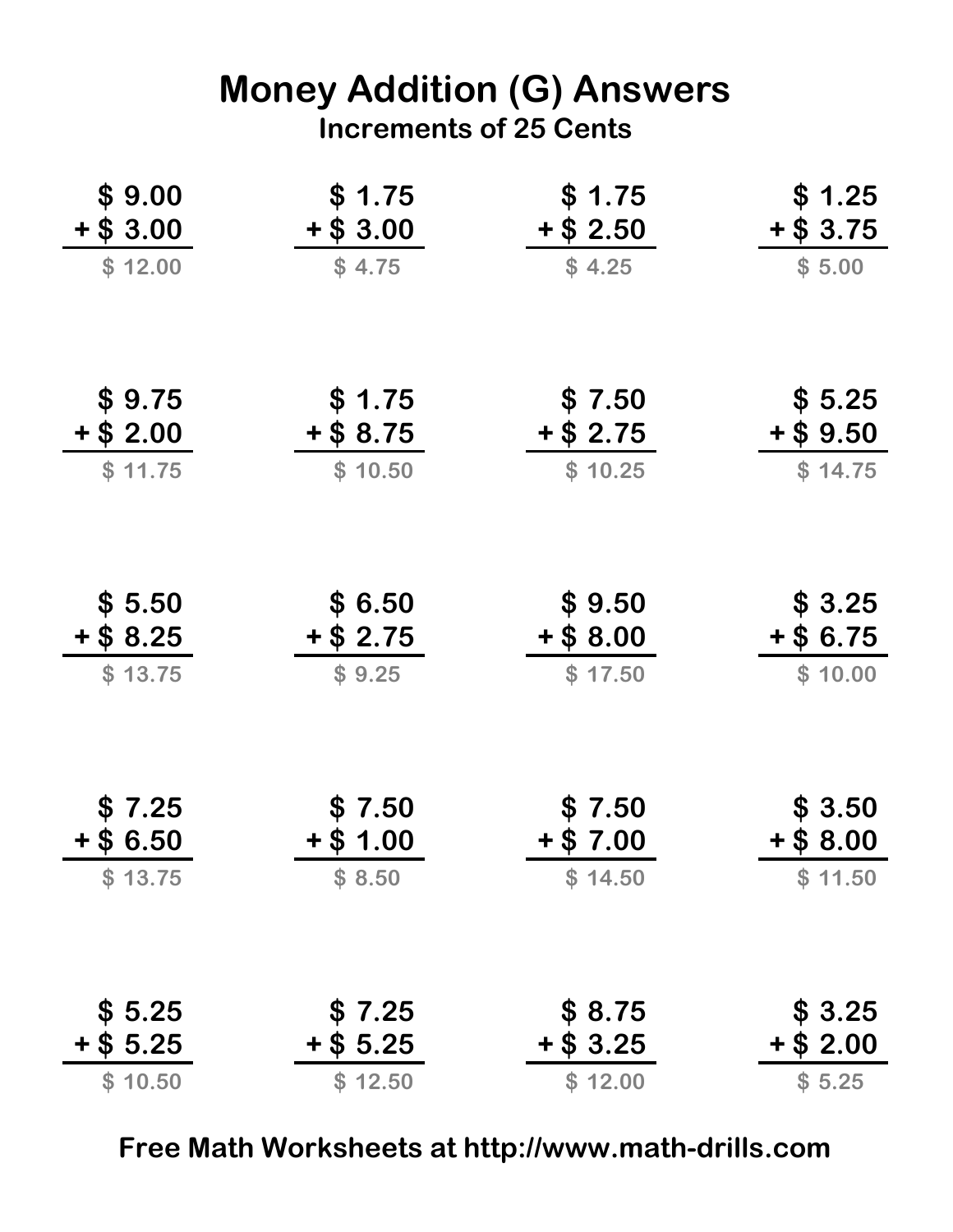| <b>Money Addition (H)</b><br><b>Increments of 25 Cents</b> |             |             |             |  |
|------------------------------------------------------------|-------------|-------------|-------------|--|
| \$9.00                                                     | \$8.75      | \$7.50      | \$6.25      |  |
| $+$ \$ 3.00                                                | $+$ \$ 1.00 | $+$ \$ 8.00 | $+$ \$ 8.25 |  |
| \$2.25                                                     | \$5.75      | \$8.00      | \$1.50      |  |
| $+ $7.00$                                                  | $+$ \$ 1.75 | $+$ \$ 8.00 | $+$ \$ 4.75 |  |
| \$7.25                                                     | \$4.75      | \$8.00      | \$6.00      |  |
| $+$ \$ 3.25                                                | $+$ \$ 8.25 | $+$ \$ 3.00 | $+$ \$ 6.25 |  |
| \$2.75                                                     | \$3.50      | \$3.25      | \$3.00      |  |
| $+$ \$ 1.50                                                | $+$ \$4.25  | $+ $4.75$   | $+$ \$ 2.50 |  |
| \$4.00                                                     | \$6.00      | \$3.25      | \$2.00      |  |
| $+$ \$ 3.00                                                | $+$ \$ 8.50 | $+$ \$ 9.50 | $+ $3.75$   |  |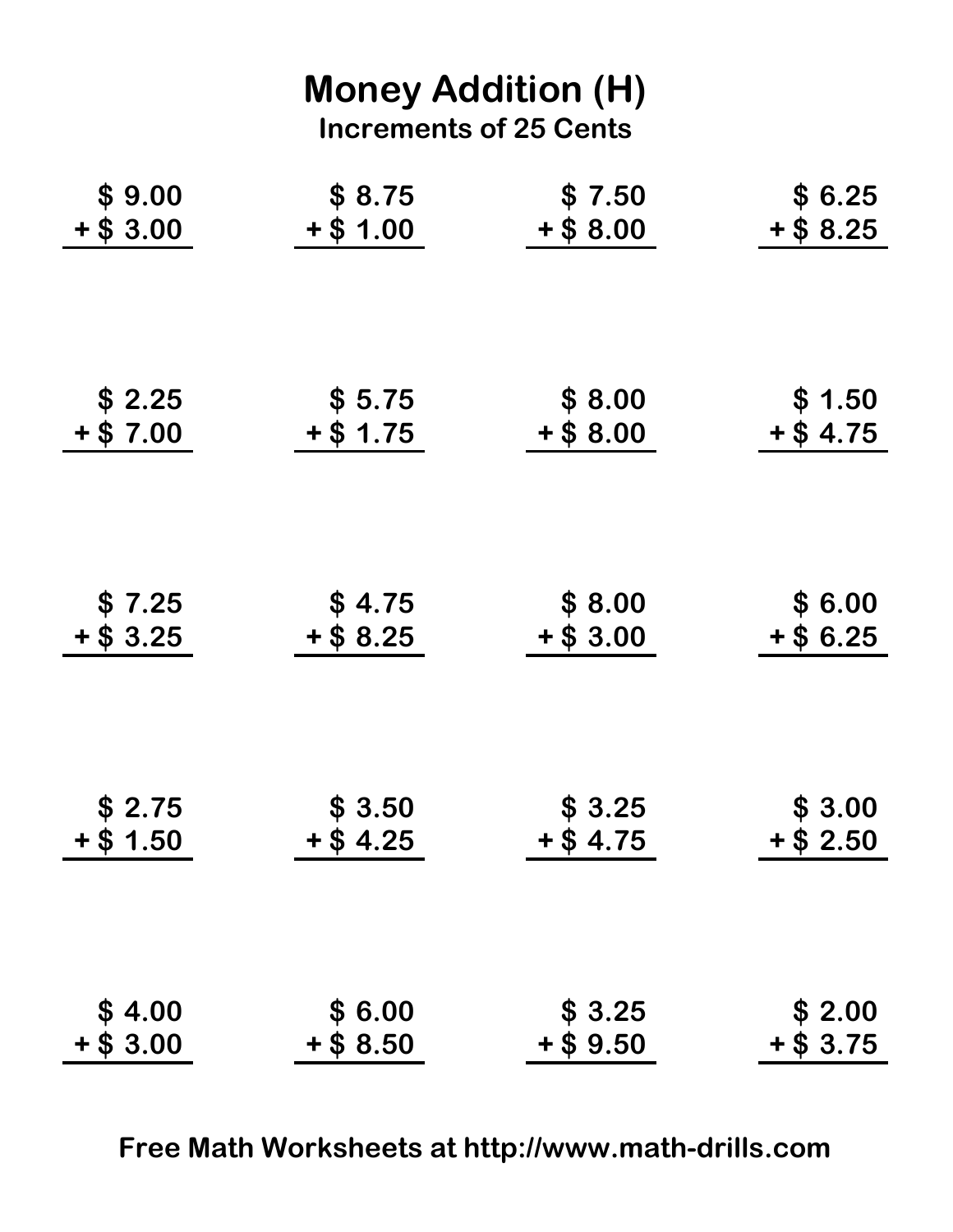## Money Addition (H) Answers Increments of 25 Cents

| \$9.00<br>$+ $3.00$   | \$8.75<br>$+$ \$ 1.00 | \$7.50<br>$+$ \$ 8.00 | \$6.25<br>$+$ \$ 8.25 |
|-----------------------|-----------------------|-----------------------|-----------------------|
| \$12.00               | \$9.75                | \$15.50               | \$14.50               |
| \$2.25                | \$5.75                | \$8.00                | \$1.50                |
| $+ $7.00$             | $+$ \$ 1.75           | $+$ \$ 8.00           | $+$ \$ 4.75           |
| \$9.25                | \$7.50                | \$16.00               | \$6.25                |
| \$7.25<br>$+$ \$ 3.25 | \$4.75<br>$+$ \$ 8.25 | \$8.00<br>$+$ \$ 3.00 | \$6.00<br>$+$ \$6.25  |
| \$10.50               | \$13.00               | \$11.00               | \$12.25               |
| \$2.75                | \$3.50                | \$3.25                | \$3.00                |
| $+$ \$ 1.50           | $+$ \$ 4.25           | $+$ \$ 4.75           | $+$ \$ 2.50           |
| \$4.25                | \$7.75                | \$8.00                | \$5.50                |
| \$4.00                | \$6.00                | \$3.25                | \$2.00                |
| $+$ \$ 3.00           | $+$ \$ 8.50           | $+$ \$ 9.50           | $+$ \$ 3.75           |
| \$7.00                | \$14.50               | \$12.75               | \$5.75                |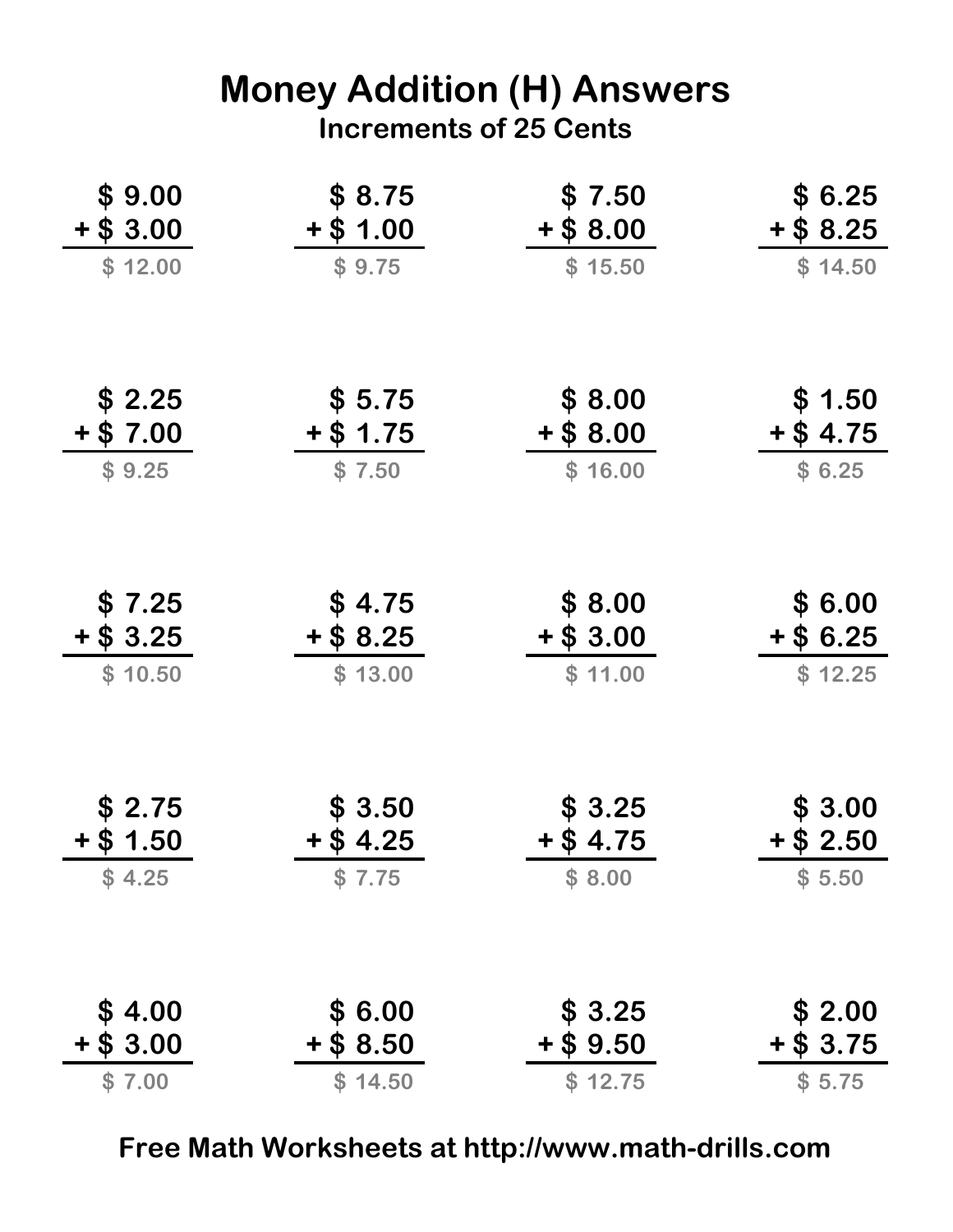| <b>Money Addition (I)</b><br><b>Increments of 25 Cents</b> |             |             |             |  |
|------------------------------------------------------------|-------------|-------------|-------------|--|
| \$1.00                                                     | \$1.00      | \$9.75      | \$ 6.50     |  |
| $+$ \$ 6.75                                                | $+$ \$4.00  | $+$ \$ 1.00 | $+$ \$ 5.50 |  |
| \$8.00                                                     | \$5.25      | \$ 8.75     | \$ 6.75     |  |
| $+$ \$6.25                                                 | $+$ \$ 9.25 | $+$ \$ 5.75 | $+$ \$ 2.00 |  |
| \$ 6.50                                                    | \$3.25      | \$5.25      | \$ 3.50     |  |
| $+$ \$ 8.50                                                | $+$ \$ 8.25 | $+$ \$ 2.75 | $+ $7.75$   |  |
| \$1.50                                                     | \$9.00      | \$2.75      | \$5.00      |  |
| $+$ \$ 7.25                                                | $+$ \$ 8.50 | $+$ \$ 8.00 | $+$ \$ 8.00 |  |
| \$7.75                                                     | \$1.00      | \$8.50      | \$5.50      |  |
| $+$ \$ 5.25                                                | $+$ \$ 1.00 | $+$ \$ 8.25 | $+$ \$ 7.00 |  |

Free Math Worksheets at http://www.math-drills.com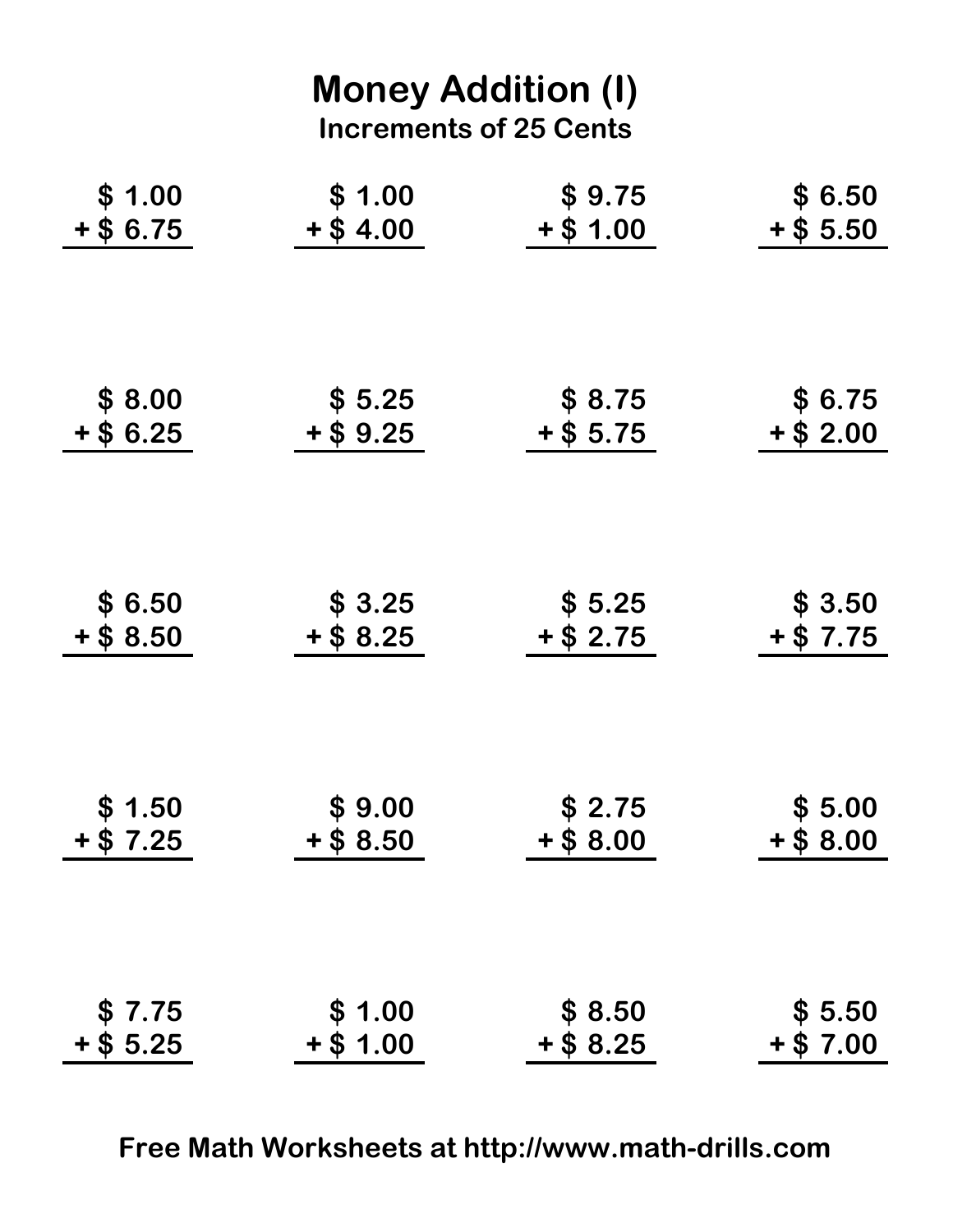## Money Addition (I) Answers Increments of 25 Cents

| \$1.00<br>$+$ \$ 6.75  | \$1.00<br>$+$ \$4.00   | \$9.75<br>$+$ \$ 1.00  | \$6.50<br>$+$ \$ 5.50  |
|------------------------|------------------------|------------------------|------------------------|
| \$7.75                 | \$5.00                 | \$10.75                | \$12.00                |
| \$8.00                 | \$5.25                 | \$8.75                 | \$ 6.75                |
| $+$ \$6.25<br>\$14.25  | $+$ \$ 9.25<br>\$14.50 | $+$ \$ 5.75<br>\$14.50 | $+$ \$ 2.00<br>\$8.75  |
| \$6.50                 | \$3.25                 | \$5.25                 | \$3.50                 |
| $+$ \$ 8.50            | $+$ \$ 8.25            | $+$ \$ 2.75            | $+$ \$ 7.75            |
| \$15.00                | \$11.50                | \$8.00                 | \$11.25                |
| \$1.50                 | \$9.00                 | \$2.75                 | \$5.00                 |
| $+$ \$ 7.25            | $+$ \$ 8.50            | $+$ \$ 8.00            | $+$ \$ 8.00            |
| \$8.75                 | \$17.50                | \$10.75                | \$13.00                |
| \$7.75                 | \$1.00                 | \$8.50                 | \$5.50                 |
| $+$ \$ 5.25<br>\$13.00 | $+$ \$ 1.00<br>\$2.00  | $+$ \$ 8.25<br>\$16.75 | $+$ \$ 7.00<br>\$12.50 |
|                        |                        |                        |                        |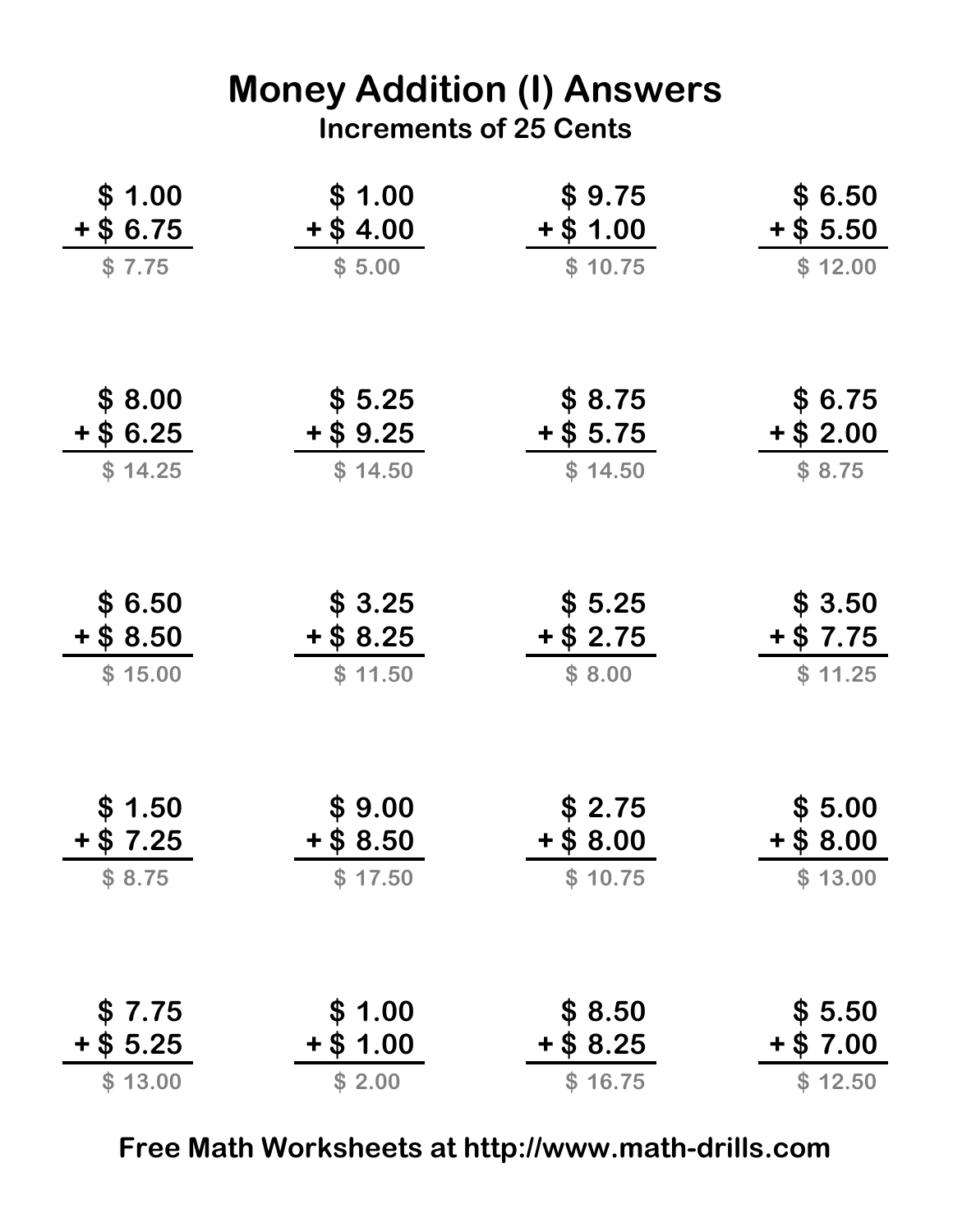| <b>Money Addition (J)</b><br><b>Increments of 25 Cents</b> |             |             |             |  |
|------------------------------------------------------------|-------------|-------------|-------------|--|
| \$4.50                                                     | \$2.00      | \$4.00      | \$8.00      |  |
| $+$ \$ 8.25                                                | $+$ \$6.50  | $+$ \$ 5.75 | $+$ \$ 8.25 |  |
| \$ 6.75                                                    | \$2.00      | \$1.75      | \$1.50      |  |
| $+ $7.25$                                                  | $+$ \$ 5.00 | $+$ \$ 9.25 | $+$ \$ 2.25 |  |
| \$ 2.75                                                    | \$6.25      | \$1.75      | \$ 1.50     |  |
| $+ $7.25$                                                  | $+$ \$ 4.00 | $+$ \$ 2.75 | $+$ \$ 1.25 |  |
| \$9.00                                                     | \$6.25      | \$2.00      | \$5.00      |  |
| $+$ \$9.25                                                 | $+$ \$ 7.50 | $+$ \$6.50  | $+ $7.00$   |  |
| \$1.00                                                     | \$5.75      | \$3.50      | \$1.25      |  |
| $+$ \$ 8.50                                                | $+$ \$ 1.50 | $+ $7.75$   | $+$ \$ 2.00 |  |